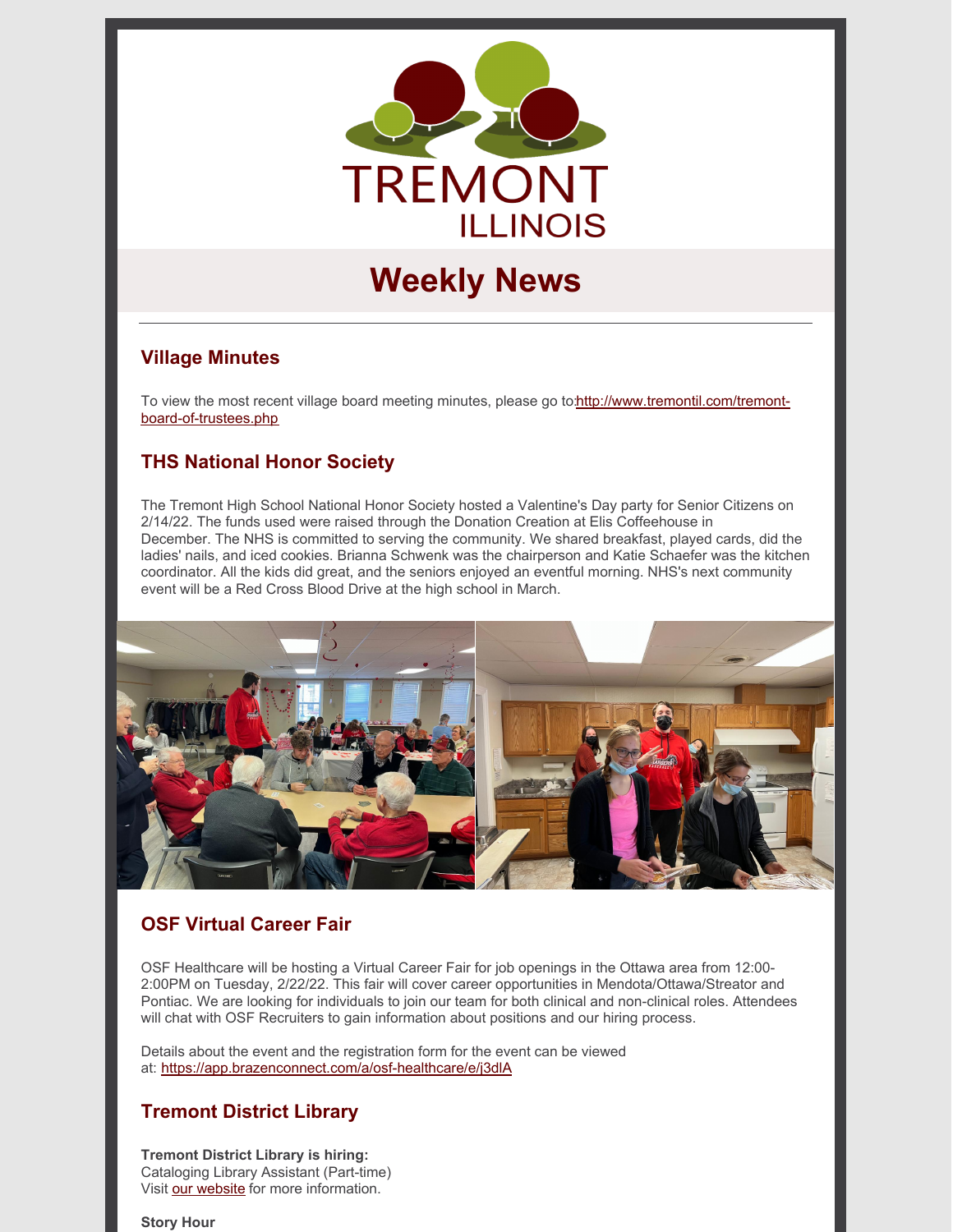Thursday, February 24th, 10:30am Ages 3-6

Story Hour is held on the second and fourth Thursdays of each month from 10:30-11:15am. No registration is required, so join us whichever days you'd like!

Miss Maddie reads stories, sings songs and rhymes, and does activities that all encourage early literacy and improves socialization skills in the youngest of library patrons. Wiggles are welcome! Make Story Hour a step you take in preparing your child for life-long learning.

#### **Make-it Monday**

Miss Nicole loves to learn about the world around her and create cool things, and that's what Make-It Monday is all about! Join her once a month to make a cool S.T.E.A.M. related project! No registration required, ages 7+.

Upcoming topics:

- March: The Human Body
- April: Thermochromic Slime
- May: Levers, Pulleys, Catapults... Oh My!

#### **Baby & Me**

Wednesday mornings, 10:30am

New and experienced parents are invited to join Miss Nicole on Wednesday mornings for a parent/baby support group. Meet other parents in the area, make friends, enjoy new toys, lots of books, and a must: free coffee.

The focus of this group is parents and young children ages 0-3, but other siblings are always welcome! No registration required, drop in whenever works best for you.

#### **Chapter One: Monthly Read-Alouds**

Ages 8-12, no registration required.

Each month at our Chapter One meeting, participants can enjoy quiet activities while listening to the first few chapters of a new book. If you like what you hear and want to finish the story yourself, extra copies will be available to check out! You aren't required to be at every meeting, just attend what months sound good to you!

Upcoming reads:

- February 22nd Crenshaw by Katherine Applegate
- March 22nd Charlotte's Web by E.B. White

## **Monday**

BB home vs Ridgeview - 5:30PM

#### **Tuesday**

MS VB home vs Metamora - 4:15PM

HS Scholastic Bowl home - 4:30PM

WR home Dual Team Sectionals - 6:00PM

## **Wednesday**

MS VB home vs Dee-Mack - 4:15PM

## **Thursday**

MS VB at Germantown Hills - 4:15PM

HS Scholastic Bowl at Eureka - 4:30PM

## **Friday**

WR Dual Team State at Bloomington Grossinger Arena TBA